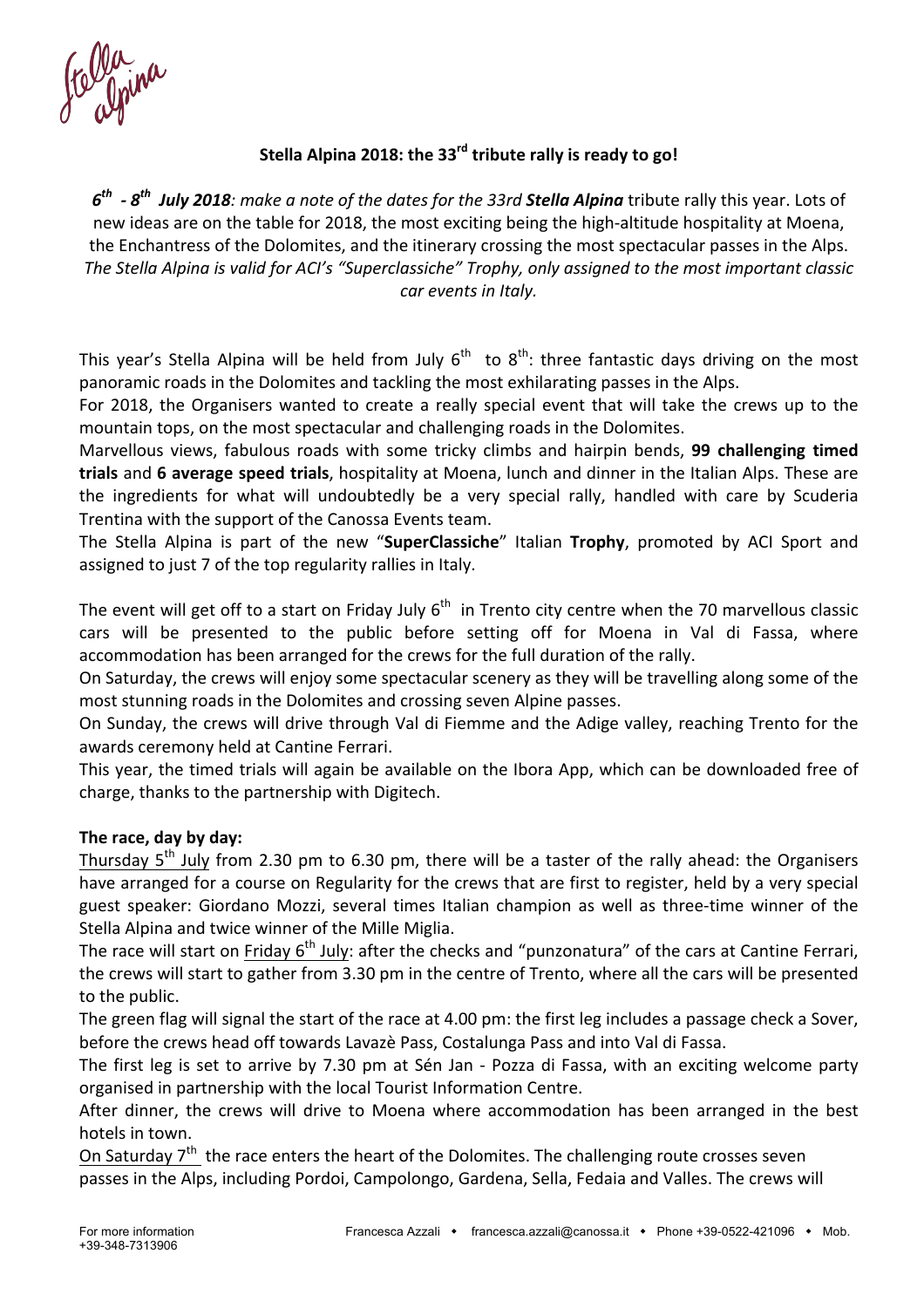receive a warm welcome when they stop off at Corvara, Canazei and Agordo, with lunch arranged at Lake Alleghe.

After arriving at Moena, expected at 6.30 pm, a truly special evening awaits the crews with a spectacular high altitude dinner at Chalet Valbona.

On Sunday 8<sup>th</sup> the crews face their final challenges. The third leg will set off from Vigo di Fassa at 9.00 am. They will drive through Val di Fiemme passing through Predazzo, Cavalese, Egna, crossing Passo Lugano, along the wine route in the Adige valley, and through Lavis for the last time check and an aperitif. They will finish at Cantine Ferrari where the closing lunch and awards ceremony will also be held.

The Stella Alpina is an international event, made possible by the vital contribution of its sponsors, in particular Azimut Wealth Management, acknowledged by a challenging Trophy, Cuervo y Sobrinos, the official timekeeper for the race, Cantine Ferrari that offers us the best way to toast the events, Banca Galileo, Fassi, Tridentum, Zuccari and Gare d'Epoca the highly-valued supporter of the race.

#### **The Tribute to the Prancing Horse**

After last year's success, a **Ranking for modern Ferraris** will be drawn up in honour of the Prancing Horse; these vehicles will compete along the same route and same trials. The Stella Alpina is on the calendar of the Regularity Trophy awarded by Ferrari Club Italia.

#### **A brief history**

The Stella Alpina was the brainchild of Giovanni Canestrini who was born in Trentino and was a legendary journalist who was particularly interested in cars. Mr Canestrini had the idea for the "perfect" race to be based in one of the towns in Trentino to make it more convenient for competitors and the press, which he called the Quadrifoglio Alpino (Alpine Four-Leaved Clover), as he thought the race should be divided into four legs and be based in Merano.

In actual fact, the first race held in 1947 was based in Trento, also on account of the support and enthusiasm of Count Sigismondo Manci, President of ACI (Italian Automobile Club) at the time, who reworked Mr Canestrini's original idea. It got the name Stella Alpina right away, also to honour the mountains in Trentino.

Like the other races around at the time, the Stella Alpina was originally intended as a speed trial, with the unusual addition of its adrenalin-packed downhill sections. 51 competitors took part in the first edition and no less than Tazio Nuvolari fired the starting gun.

After years of success, also due to the top drivers of the time taking part, the Stella Alpina came to a standstill in 1957, like all other road rallies.

It was resurrected as a regularity race for classic cars in 1984. This was the year when Scuderia Trentina decided to pay a tribute to this important challenge by organising a sort of classic car pageant consisting of a regularity race. The adventure continued and this year the  $33^{rd}$  edition will be held from July  $6^{th}$  to  $8^{th}$ , 2018.

We are looking forward to seeing you all from July  $6^{th}$  to the  $8^{th}$  and to enjoying what promises to be a record event.

Download a selection of photos of the Stella Alpina via these links: https://we.tl/2BwjmB3ihA

For more details go to www.stellaalpinastorica.it